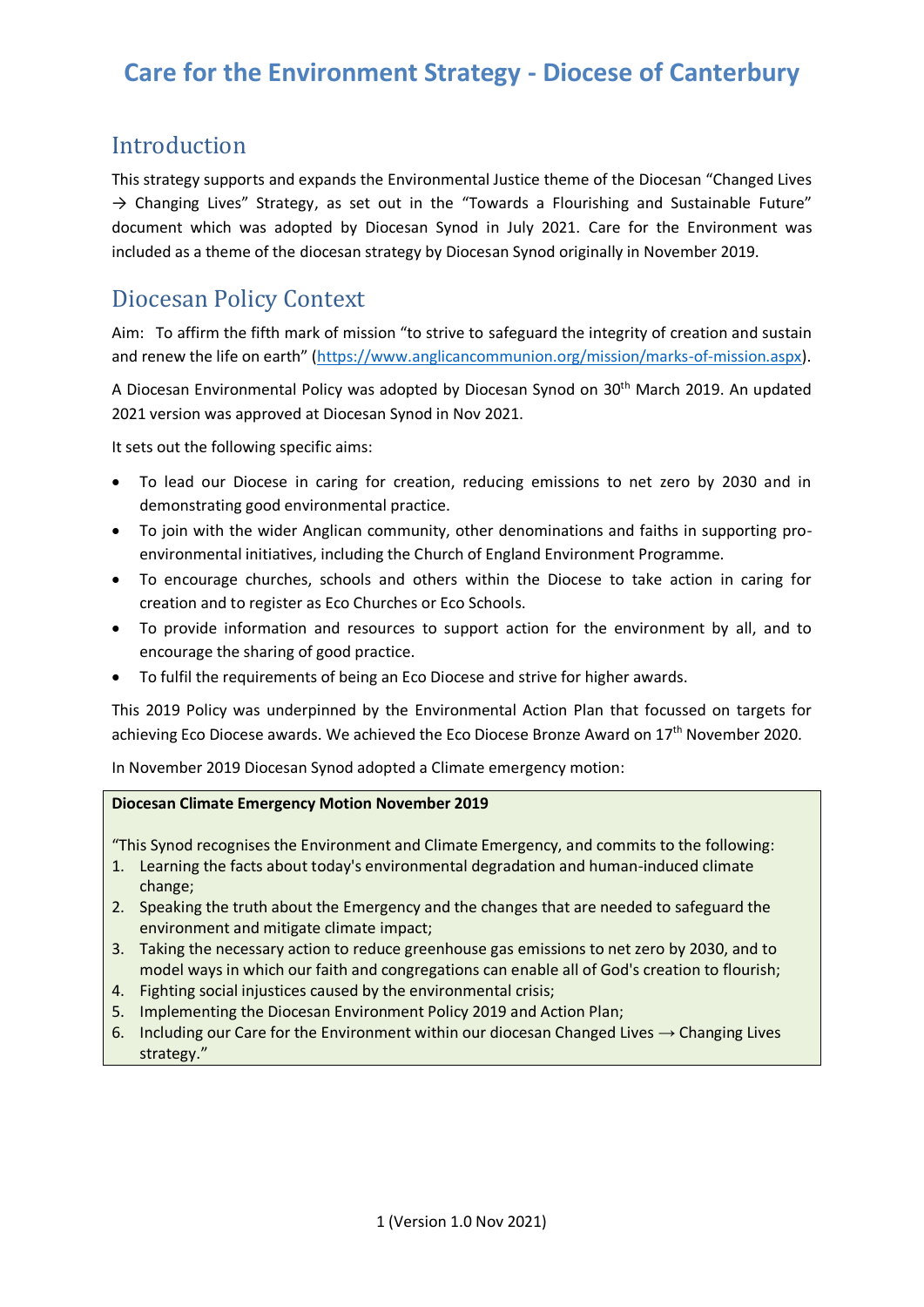In November 2019, General Synod also adopted the following motion:

#### **General Synod Climate Emergency Motion November 2019**

"That this Synod, recognising that the global climate emergency is a crisis for God's creation, creation, and a fundamental injustice, and following the call of the Anglican Communion in ACC Resolutions A17.05 and A17.06;

(a) call upon all parts of the Church of England, including parishes, BMOs [Bishop Mission Orders], education institutions, dioceses, cathedrals, and the NCIs [National Church Institutions], to work to achieve year-on-year reductions in emissions and urgently examine what would be required to reach net zero emissions by 2030 in order that a plan of action can be drawn up to achieve that target;

(b) request reports on progress from the Environment Working Group and the NCI's every three years beginning in 2022 and;

(c) call on each Diocesan Synod, and cathedral Chapter, to address progress toward net zero emissions every three years."

### Strategy Overview

Incorporating all elements of the policy context, our Care for the Environment Strategy has two key themes which are broken down into a number of sub-themes:

#### • **THEME 1: Promoting awareness and encouraging corporate and personal action**

- o SUB-THEME 1.1: Encourage all churches to engage with the Eco Church scheme
	- o SUB-THEME 1.2: Encourage all schools to declare a commitment, create a clear route map for action and engage with environmental initiatives
- o SUB-THEME 1.3: Learn and disseminate the facts about the environment crisis
- o SUB-THEME 1.4: Fight social injustices caused by the environmental crisis
- o SUB-THEME 1.5: Embed environmental issues in ministerial training etc.
- o SUB-THEME 1.6: Develop and implement an ethical investment policy

#### • **THEME 2: Reducing Greenhouse Gas (GHG) net emissions to zero by 2030**

- o SUB-THEME 2.1: Diocesan buildings energy use
- o SUB-THEME 2.2: Diocesan staff work related travel
- o SUB-THEME 2.3: Clergy Housing energy use
- o SUB-THEME 2.4: Churches energy use
- o SUB-THEME 2.5: Churches work related reimbursable travel
- o SUB-THEME 2.6: Schools energy use and decarbonisation
- o SUB-THEME 2.7: Schools staff work related reimbursable travel and trips

### Scope

The national Environment Working Group have developed a definition of what is in scope for the net zero target and this was updated in September 2020 after national consultation. This is included in Appendix 1. This strategy will be reviewed as required after any changes of the national scope to ensure continued alignment.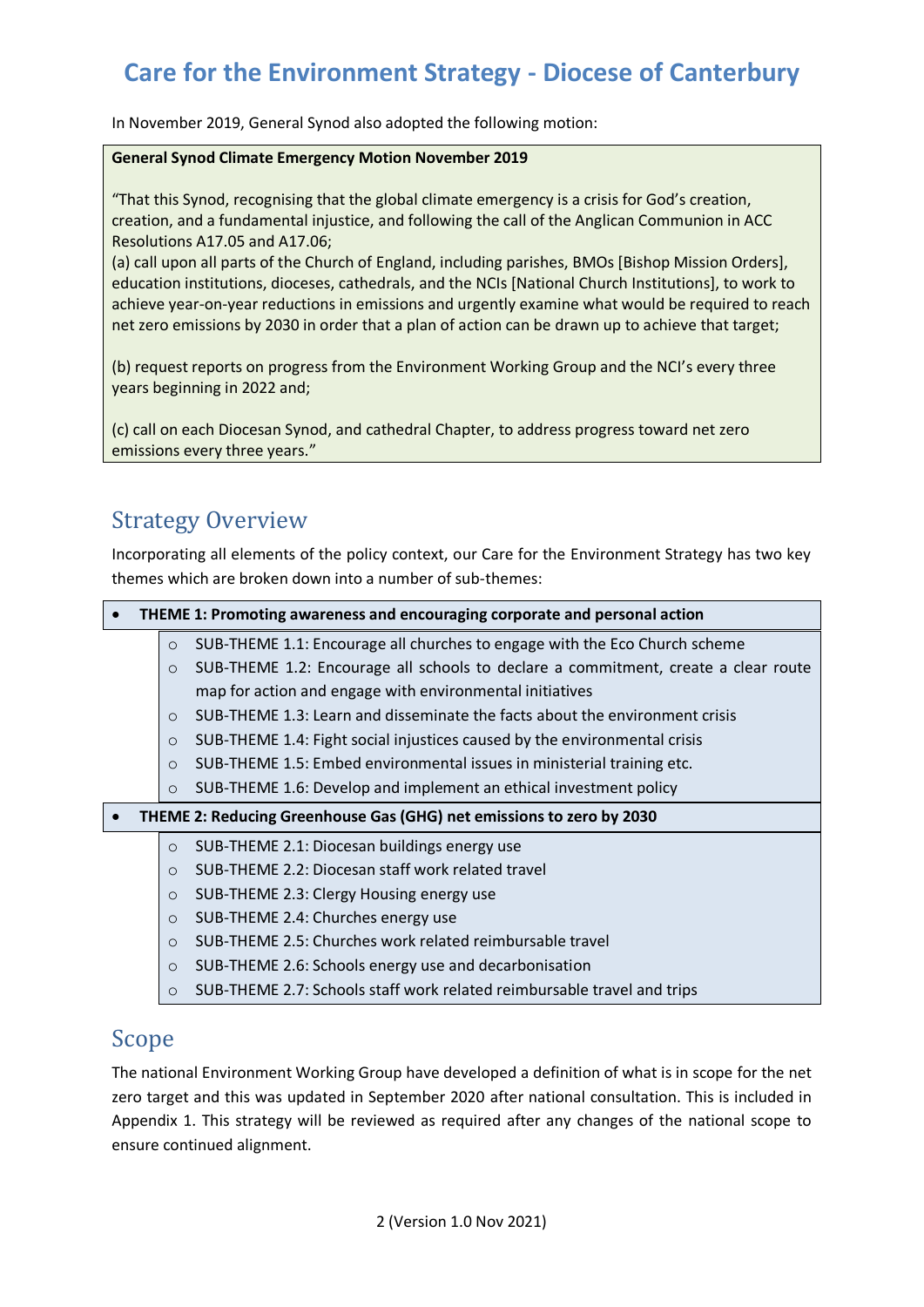Church Schools where the Diocesan Board of Education has a significant degree of influence are included within the scope. For simplicity, this strategy will refer to these simply as "Schools".

The National Definition focuses on two categories of schools; Voluntary Aided schools (for which the Diocese holds additional capital funding) and Church Majority Multi Academy Trusts. Church Majority MATs have majority church representation at Member level. There are 103 schools within the Diocese, the greatest proportion of schools are Voluntary Controlled schools which are maintained by the local authority.

It is important to recognise that "the Diocese" is a collection of autonomous organisations, including all PCCs and School Governing Bodies. Making progress on this strategy will therefore depend on each body adopting its own care for the environment policy/strategy including a target of net zero carbon emissions by 2030 and developing supporting plans to achieve this. It is acknowledged that funding any improvements will not be an insignificant challenge.

### Additional item included in scope by Canterbury Diocese

In the national scope, ethical Diocesan investments are currently scheduled for consideration after 2030. However, although the Diocese has only very limited investments, we have chosen to work on this through the Finance & Assets Committee.

Note 2: The Cathedral are a separate sovereign body answerable to General Synod in their own right. They are therefore not included in the Diocesan scope. However, the Cathedral are represented on the Environmental Working Group to ensure that we work closely together and learn from each other.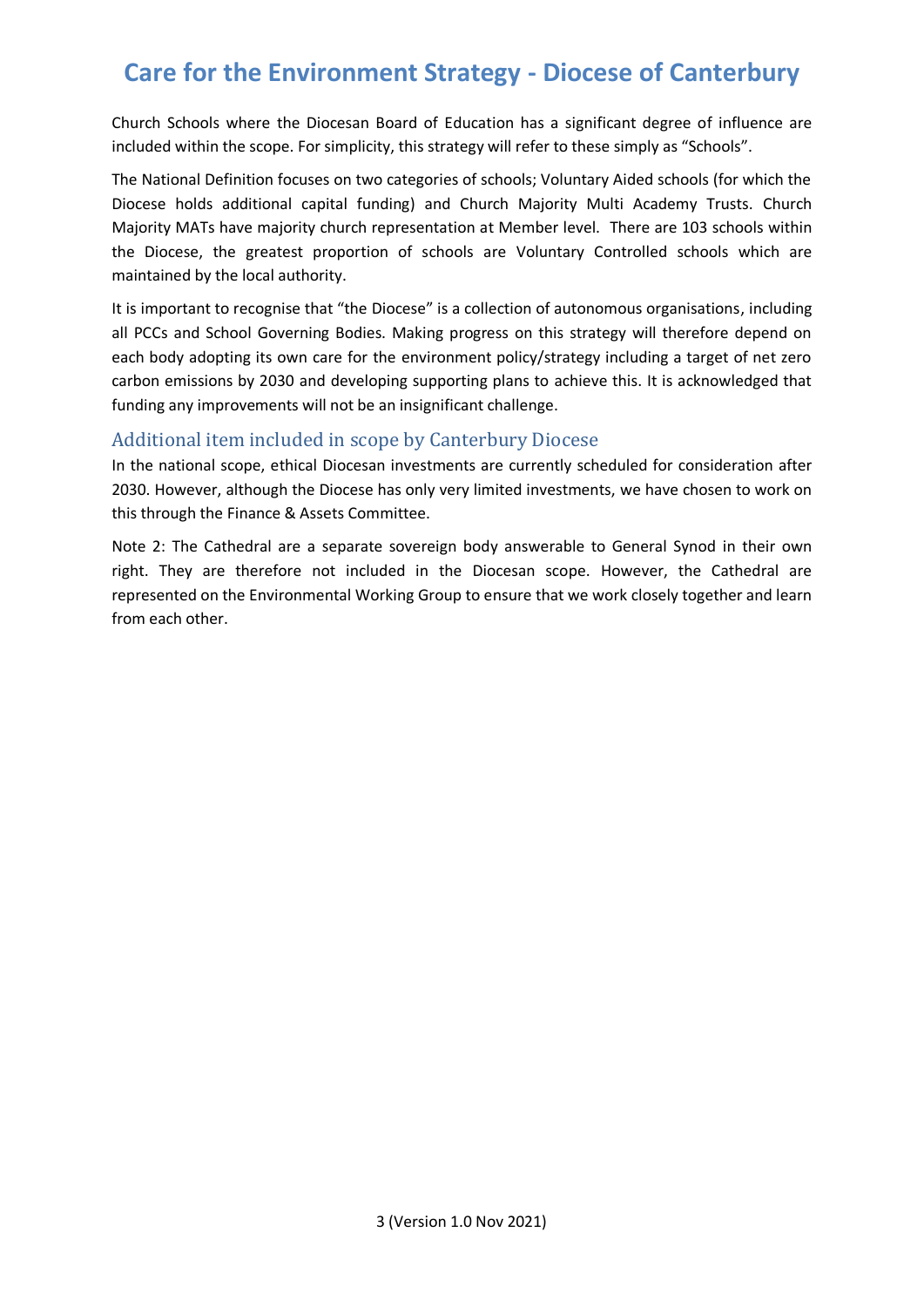## THEME 1: Promoting awareness and encouraging corporate and personal action

| $1.1$                    | Encourage all churches to engage with the Eco Church scheme                                                                                                                                                                                                   |                     |  |                       |                      |
|--------------------------|---------------------------------------------------------------------------------------------------------------------------------------------------------------------------------------------------------------------------------------------------------------|---------------------|--|-----------------------|----------------------|
| Owner                    | Director of Communities and Partnerships                                                                                                                                                                                                                      |                     |  |                       |                      |
| What will be<br>done?    | Work on this was begun in 2016. Regular communication through multiple channels<br>will need to continue with take-up and awards monitored. Volunteer Eco-Champions<br>will be recruited for every Deanery. Encourage school/church partnerships.             |                     |  |                       |                      |
| Who will do<br>it?       | Part of the ongoing work of the Communications Team. Environmental Working<br>Group. Eco-Champions. PCCs.                                                                                                                                                     |                     |  |                       |                      |
| When will it<br>be done? | A significant amount of work has already gone into this and a good engagement has<br>already been achieved. It is likely that most effort will need to be applied in the first<br>two years of this strategy i.e. 2021 and 2022. This will depend on take-up. |                     |  |                       |                      |
| How will we              | Number and percentage of churches registered with Eco Church                                                                                                                                                                                                  |                     |  |                       |                      |
| measure<br>progress?     | Number and level of awards achieved                                                                                                                                                                                                                           |                     |  |                       |                      |
|                          | Eco award level of Diocesan Offices                                                                                                                                                                                                                           |                     |  |                       |                      |
|                          | Overall Eco Diocese award level                                                                                                                                                                                                                               |                     |  |                       |                      |
|                          | <b>Eco Church status</b>                                                                                                                                                                                                                                      | <b>No. Churches</b> |  |                       | % of 327 churches    |
|                          | Registered                                                                                                                                                                                                                                                    | 71                  |  |                       | 22%                  |
|                          | <b>Bronze</b>                                                                                                                                                                                                                                                 | 18                  |  |                       |                      |
|                          | Silver                                                                                                                                                                                                                                                        | $\overline{7}$      |  |                       | 8%                   |
|                          | Gold                                                                                                                                                                                                                                                          | $\overline{0}$      |  |                       |                      |
|                          |                                                                                                                                                                                                                                                               |                     |  |                       |                      |
|                          | <b>Eco Diocese award</b>                                                                                                                                                                                                                                      |                     |  | <b>Target %</b>       | <b>Target number</b> |
|                          | <b>Bronze</b>                                                                                                                                                                                                                                                 | Registered          |  | 10%                   | 33                   |
|                          |                                                                                                                                                                                                                                                               | Awarded             |  | 6%                    | 18                   |
|                          | Silver                                                                                                                                                                                                                                                        | Registered          |  | 40%                   | 131                  |
|                          |                                                                                                                                                                                                                                                               | Awarded             |  | 30% (with at least a  | 98                   |
|                          |                                                                                                                                                                                                                                                               |                     |  | third silver or       |                      |
|                          |                                                                                                                                                                                                                                                               | Registered          |  | higher)<br><b>TBC</b> |                      |
|                          | Gold                                                                                                                                                                                                                                                          | Awarded             |  | <b>TBC</b>            |                      |
| <b>Resources</b>         |                                                                                                                                                                                                                                                               |                     |  |                       |                      |
|                          | Within existing resources. PCCs may wish to consider appointing one or more leads<br>to focus on this. This could include a young person where appropriate.                                                                                                   |                     |  |                       |                      |
| <b>Notes</b>             | Churches need to be registered individually with the scheme. A parish with more                                                                                                                                                                               |                     |  |                       |                      |
|                          | than one church, will need a registration for each church.                                                                                                                                                                                                    |                     |  |                       |                      |

| $\vert$ 1.2           | Encourage all schools to declare a commitment, create a clear route map for<br>action and engage with Eco Initiatives |
|-----------------------|-----------------------------------------------------------------------------------------------------------------------|
| Owner                 | Director of Education                                                                                                 |
| What will be<br>done? | Work on this was begun in 2018. Regular communication will be necessary through<br>normal channels with schools.      |
|                       | DBE declares a commitment within its own Environment Policy                                                           |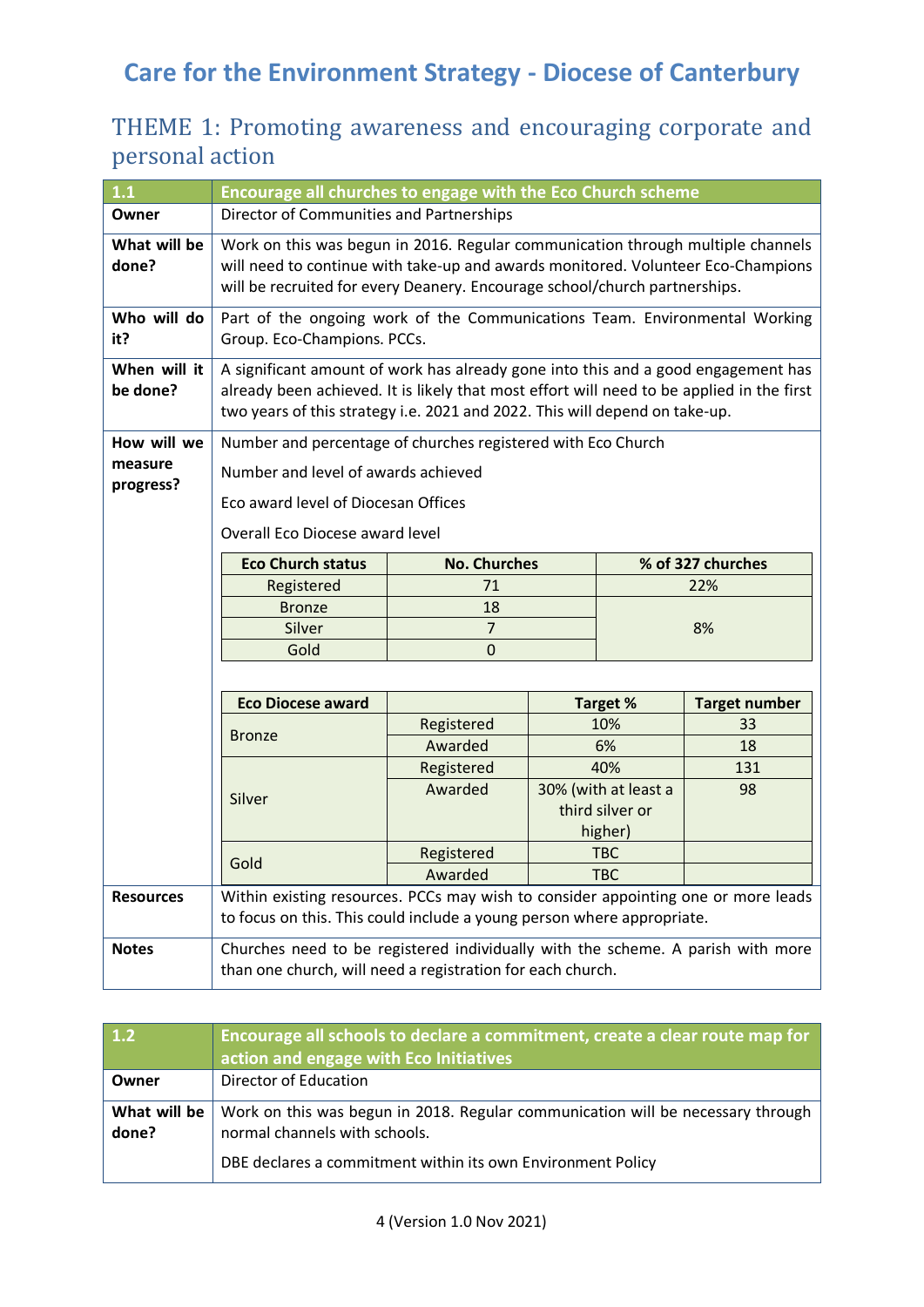|                          | DBE acts as system influencer:                                                                                                                                                                                                                                                                                                                                                                                                                              |  |  |
|--------------------------|-------------------------------------------------------------------------------------------------------------------------------------------------------------------------------------------------------------------------------------------------------------------------------------------------------------------------------------------------------------------------------------------------------------------------------------------------------------|--|--|
|                          | Eco-initiatives such as Eco Schools, 'Walk to School' & 'Walking Bus (supported<br>$\bullet$<br>by the KM Charity) and Ashden Climate Solutions 'Let's Go Zero'<br>Encourage GBs and school leadership teams to pass a resolution to work toward<br>Net Zero by 2030 and formalise a clear route map for action<br>partnerships<br>school<br>address<br>Encourage<br>between<br>church<br>and<br>to<br>$\bullet$<br>environmental/climate change priorities |  |  |
| Who will do<br>it?       | Diocesan Board of Education, School Governing Bodies.                                                                                                                                                                                                                                                                                                                                                                                                       |  |  |
| When will it<br>be done? | It is likely that most effort will need to be applied in the first two years of this<br>strategy i.e. 2021 and 2022. This will depend on take-up.                                                                                                                                                                                                                                                                                                           |  |  |
| How will we              | Baseline:                                                                                                                                                                                                                                                                                                                                                                                                                                                   |  |  |
| measure<br>progress?     | Eco Schools engagement - Just over half of diocesan church schools are engaged in<br>the scheme, of which 15% are at Bronze level, 45% at Silver and one school achieving<br>the Green Award (St John's Grove Green Primary Academy in Maidstone, inspected<br>& awarded on 25 June 2019)                                                                                                                                                                   |  |  |
|                          | Net Zero commitment - unknown                                                                                                                                                                                                                                                                                                                                                                                                                               |  |  |
|                          | Ambitions by end 2022:                                                                                                                                                                                                                                                                                                                                                                                                                                      |  |  |
|                          | 75% of diocesan church schools registered with Eco School scheme, with<br>increase in Silver and Green awards<br>100% of diocesan church schools report registration with any Eco-initiative (Eco-<br>٠<br>Schools, Walk to School, Let's Go Zero or equivalent)<br>50% of GBs report passing a resolution to work toward Net Zero by 2030 and<br>٠<br>have ratified a clear route map for action                                                           |  |  |
| <b>Resources</b>         | Within existing resources, regular maintenance and capital budgets, grants etc.                                                                                                                                                                                                                                                                                                                                                                             |  |  |

| $\boxed{1.3}$         | Learning and disseminating the facts about the environment crisis                                                                                                                                                                                                                                                                                                                                                                                                                    |  |
|-----------------------|--------------------------------------------------------------------------------------------------------------------------------------------------------------------------------------------------------------------------------------------------------------------------------------------------------------------------------------------------------------------------------------------------------------------------------------------------------------------------------------|--|
| Owner                 | Director of Communities and Partnerships                                                                                                                                                                                                                                                                                                                                                                                                                                             |  |
| What will be<br>done? | Learning the facts about environmental degradation and human-induced climate<br>change will be researched using peer reviewed and reputable sources, as well as<br>through learning from global contacts, experts and people living in areas hardest hit<br>by the consequences of climate change.                                                                                                                                                                                   |  |
|                       | Based on knowledge and information gained from learning the facts, the truth will<br>be communicated about the climate emergency and the changes that are needed to<br>safeguard the environment and mitigate the negative impacts from human-induced<br>climate change. This will be achieved through a range of media including the<br>diocesan website, Outlook, newsletters, The Briefing, fact sheets and other<br>materials, Deanery eco-champions, conferences, seminars etc. |  |
| Who will do<br>it?    | The Environmental Working Group (EWG) will oversee this with much of the work<br>being undertaken by the Care for the Environment Project Board.                                                                                                                                                                                                                                                                                                                                     |  |
|                       | Everyone has responsibility for speaking the truth and disseminating the learning.<br>Information will be cascaded across the diocese for use by Eco-Church Kent<br>Facebook Group, clergy, churches, schools, eco groups and individuals.                                                                                                                                                                                                                                           |  |
| When will it          | While much of this work will be undertaken by 2022, information gathering will be                                                                                                                                                                                                                                                                                                                                                                                                    |  |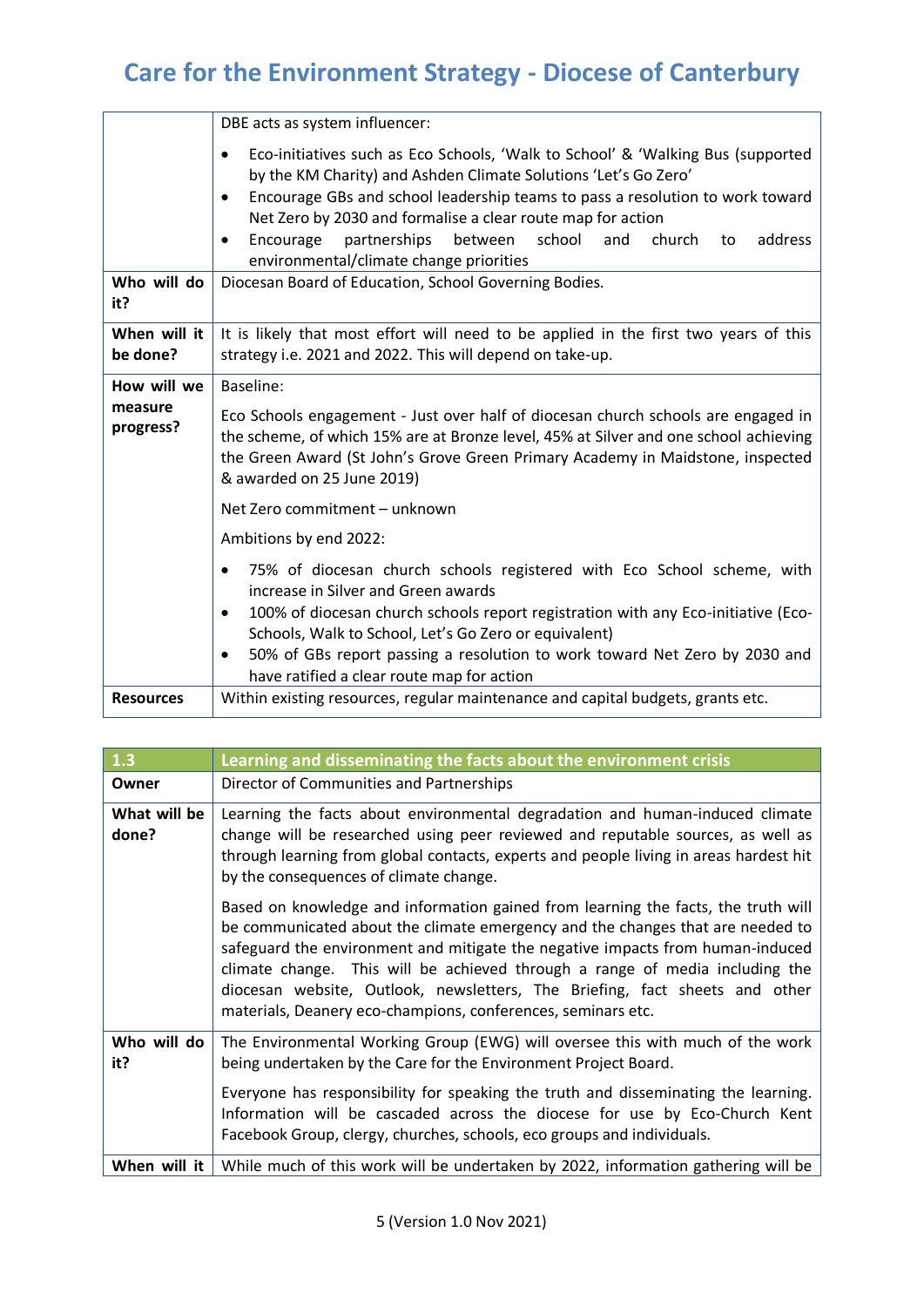| be done?               | ongoing as new information, research and global understanding develops.                                      |
|------------------------|--------------------------------------------------------------------------------------------------------------|
| How will we<br>measure | Measure the "inputs" i.e. the key material that has been developed and the breadth<br>of communication used. |
| progress?              | Possibility of using questionnaires to test the achievement of the outcomes.                                 |
| <b>Resources</b>       | Within existing resources                                                                                    |

| $\overline{1.4}$                    | Fighting social injustices caused by the environmental crisis                                                                                                                                                                                                                                        |
|-------------------------------------|------------------------------------------------------------------------------------------------------------------------------------------------------------------------------------------------------------------------------------------------------------------------------------------------------|
| Owner                               | Director of Communities and Partnerships                                                                                                                                                                                                                                                             |
| What will be<br>done?               | Based on knowledge gained from learning the facts and information supplied<br>through our global contacts (e.g. link diocese), actions will be identified that the<br>diocese, churches, schools, eco groups and individuals can take to fight the injustices<br>caused by the environmental crisis. |
| Who will do<br>it?                  | Actions can arise from anywhere in the diocese, although it is envisaged that<br>initiatives will mainly be developed through the EWG and Care for the Environment<br>Project Board, Communities and Partnerships Framework and the Eco Church Kent<br>Facebook Group.                               |
| When will it<br>be done?            | This work will be ongoing.                                                                                                                                                                                                                                                                           |
| How will we<br>measure<br>progress? | It will only be possible to track known actions that have been taken. These will be<br>collated by the Owner.                                                                                                                                                                                        |
| <b>Resources</b>                    | Within existing resources                                                                                                                                                                                                                                                                            |

| 1.5                      | Embed environmental issues in ministerial training etc.                                                                                                                                                                                                                                             |
|--------------------------|-----------------------------------------------------------------------------------------------------------------------------------------------------------------------------------------------------------------------------------------------------------------------------------------------------|
| Owner                    | Director of Mission and Ministry                                                                                                                                                                                                                                                                    |
| What will be<br>done?    | Working with the Environment Working Group, identify what training might be<br>required by each relevant group. This would include clergy and lay roles. Determine<br>how this can best be delivered e.g. through inclusion in current training<br>programmes, additional training programmes, etc. |
| Who will do<br>it?       | Mission & Ministry team working with EWG and roll out through appropriate<br>delivery partners e.g. St, Augustine's, deaneries etc.                                                                                                                                                                 |
| When will it<br>be done? | Review to be carried out in 2021. Revised and new programmes etc to be rolled out<br>from 2022 onwards.                                                                                                                                                                                             |
| How will we              | Track what training etc has been delivered.                                                                                                                                                                                                                                                         |
| measure<br>progress?     | Use of training feedback to assess effectiveness.                                                                                                                                                                                                                                                   |
|                          | Note: The outcomes will most likely be manifested in other themes/sub-themes.                                                                                                                                                                                                                       |
| <b>Resources</b>         | Within existing resources but there may be additional costs involved for specific<br>types of training still to be determined.                                                                                                                                                                      |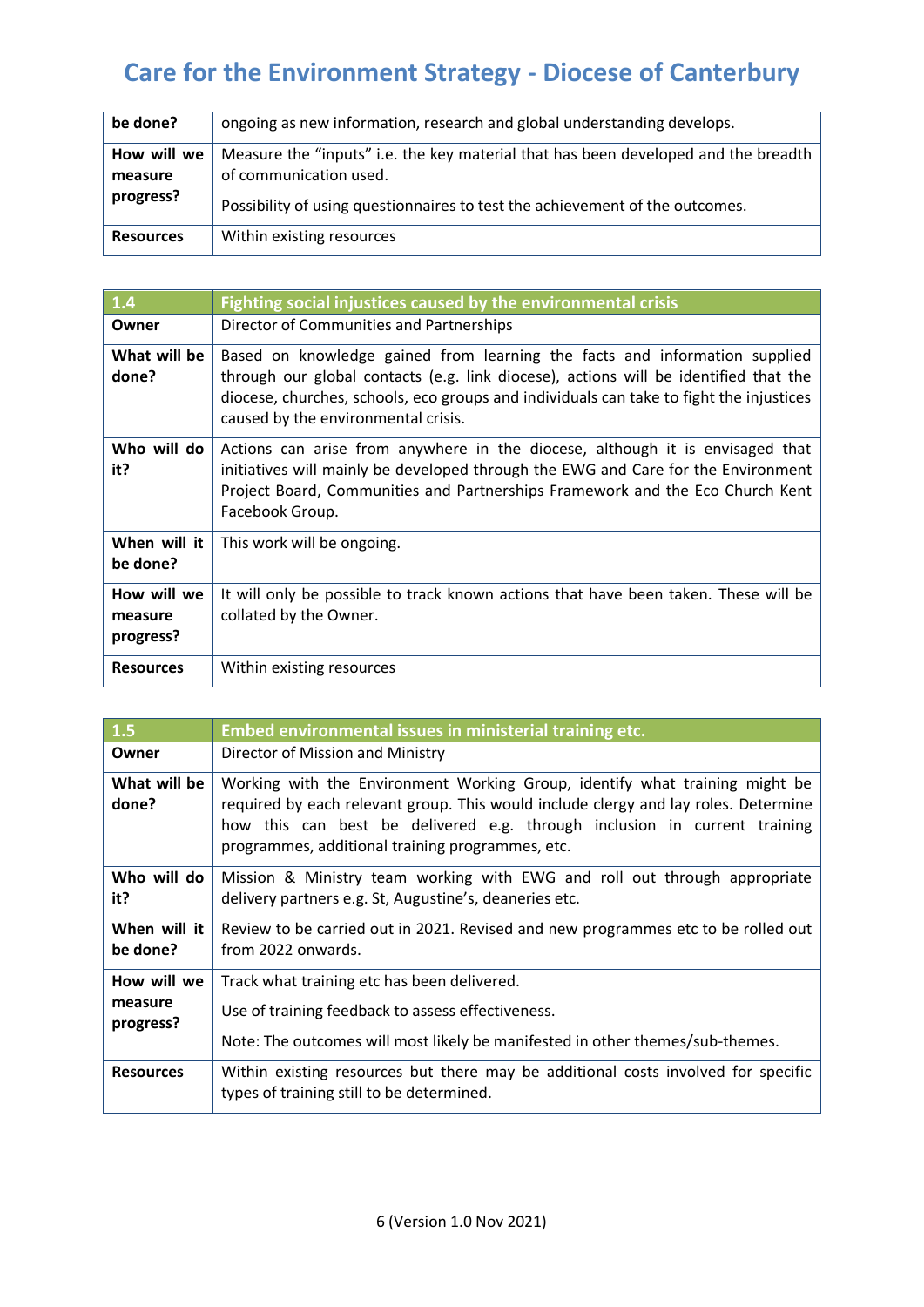| 1.6                                 | Develop and implement an ethical investment policy                                                                                                                       |
|-------------------------------------|--------------------------------------------------------------------------------------------------------------------------------------------------------------------------|
| Owner                               | Director of Finance                                                                                                                                                      |
| What will be<br>done?               | Working with the Finance & Assets Committee to develop and implement an ethical<br>invest policy for Diocesan Funds, with reference to Archbishop's Council as required. |
| Who will do<br>it?                  | Finance & Assets Committee                                                                                                                                               |
| When will it<br>be done?            | Review to be started in 2021. A timeline for implementation will need to be<br>developed.                                                                                |
| How will we<br>measure<br>progress? | The percentage of Diocesan investment that is invested ethically.                                                                                                        |
| <b>Resources</b>                    | Within existing resources. However, it is noted that there may be a variation in<br>investment returns arising from the implementation of the policy.                    |
| <b>Notes</b>                        | This is not presently within scope in the national definition.                                                                                                           |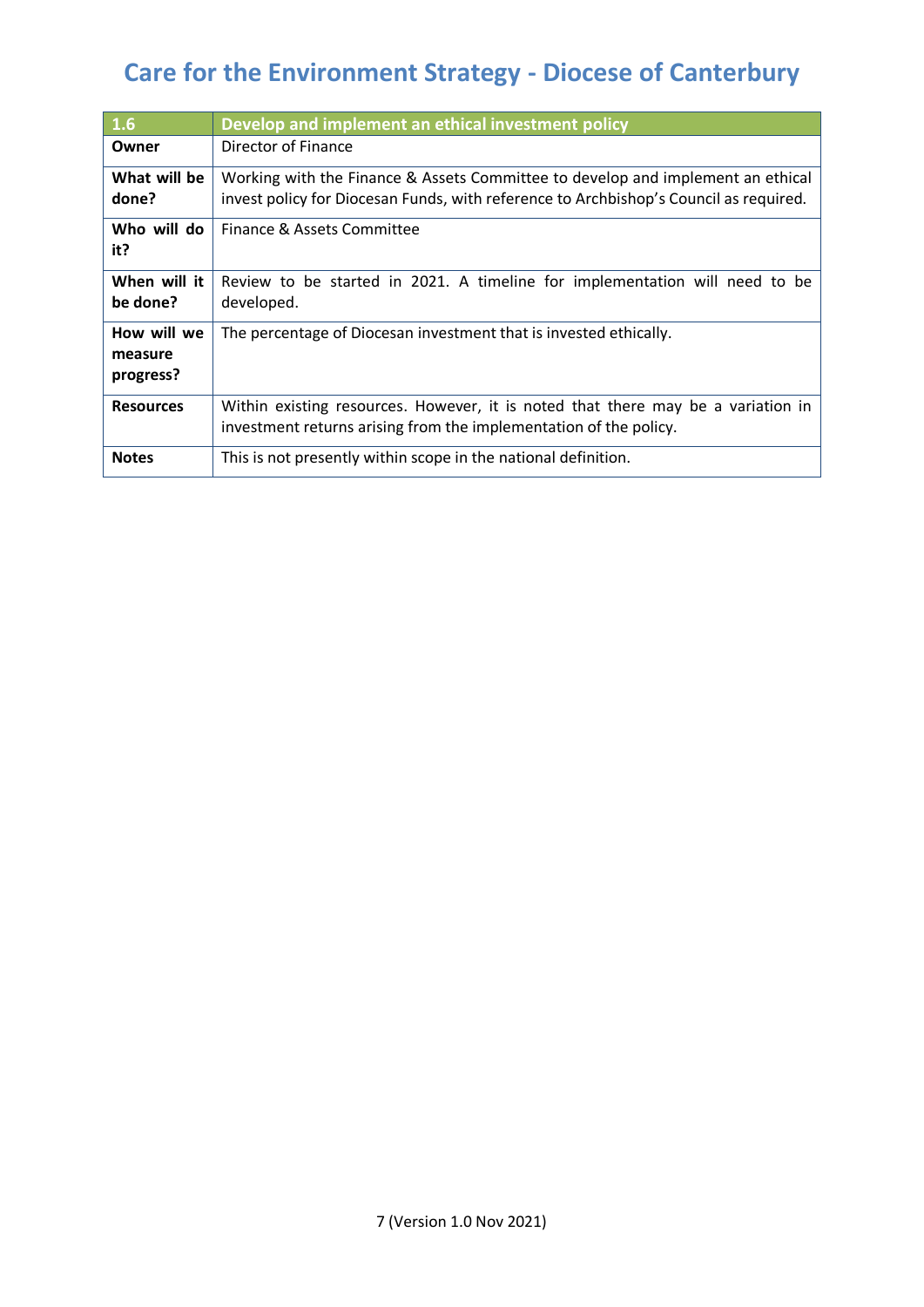## THEME 2: Reducing GHG net emissions to zero by 2030

There are two important approaches to achieving net zero emissions:

- Reduce energy usage
	- o E.g. Improve energy efficiency (e.g. more efficient heating, LED lighting)
	- o E.g. Reduce energy waste e.g. draughts, lights/heating left on
- Use "green" (i.e. renewable) energy
	- o E.g. Use "greener" fuel sources e.g. move from oil/gas to electricity (where appropriate)
	- o E.g. Buy energy on "green" tariffs using (more) sustainable energy sources
	- o E.g. Purchase carbon offsets for residual non-renewable energy use

Net zero emissions could be achieved purely by the second approach if carbon offsets were purchased for any non-renewable energy use. However, this approach is likely to be more expensive over the long term and is unlikely to be affordable. (It is arguably not as good for the environment either!) The strategy will therefore need to consider a combination of the above overlapping approaches, balancing costs and benefits.

| 2.1                                 | <b>Diocesan Buildings Energy Use</b>                                                                                                                                                                                                                                                         |  |
|-------------------------------------|----------------------------------------------------------------------------------------------------------------------------------------------------------------------------------------------------------------------------------------------------------------------------------------------|--|
| Owner                               | Diocesan Office Manager                                                                                                                                                                                                                                                                      |  |
| <b>Establishing</b><br>a baseline   | Usage and tariff details are known. Diocesan buildings are all on a green tariff and<br>carbon offsets are purchased for the GHG. Our offices are effectively at net zero.<br>However, there is still a need to continue to focus on reducing energy usage and to<br>using "greener" energy. |  |
|                                     | 2019 Baseline: 0 tonnes CO <sub>2</sub> (after applying offsets)                                                                                                                                                                                                                             |  |
| What will be<br>done?               | Continue to buy carbon offsets for non-renewable energy.<br>$\bullet$<br>Find ways to reduce energy usage e.g. LED lighting, office consolidation.<br>$\bullet$<br>Consider energy tariffs that use more renewable energy as contracts renew.                                                |  |
| Who will do<br>it?                  | Diocesan Office Management Team.                                                                                                                                                                                                                                                             |  |
| When will it<br>be done?            | This will be part of the ongoing work of the team. Improvements will be considered<br>as part of regular building maintenance.                                                                                                                                                               |  |
| How will we<br>measure<br>progress? | Establish a baseline energy usage based in 2019 and total carbon offset. Monitor<br>annual progress at reducing energy usage and carbon offset.<br>Note: Usage figures in 2020 and 2021 will have been affected by the pandemic.                                                             |  |
| <b>Resources</b>                    | Within existing resources.                                                                                                                                                                                                                                                                   |  |

| 2.2                               | <b>Diocesan Staff Work Related Travel</b>                                                                                                                                                             |  |
|-----------------------------------|-------------------------------------------------------------------------------------------------------------------------------------------------------------------------------------------------------|--|
| Owner                             | Director of Communities & Partnerships                                                                                                                                                                |  |
| <b>Establishing</b><br>a baseline | Finance to provide a list of all travel-related claims from 2019. Approximate<br>calculations applied to estimate emissions. Fairly wide margin of error.<br>2019 Baseline: 41 tonnes CO <sub>2</sub> |  |
| What will be<br>done?             | Promote use of online meetings.<br>$\bullet$<br>Promote use of online training.<br>$\bullet$                                                                                                          |  |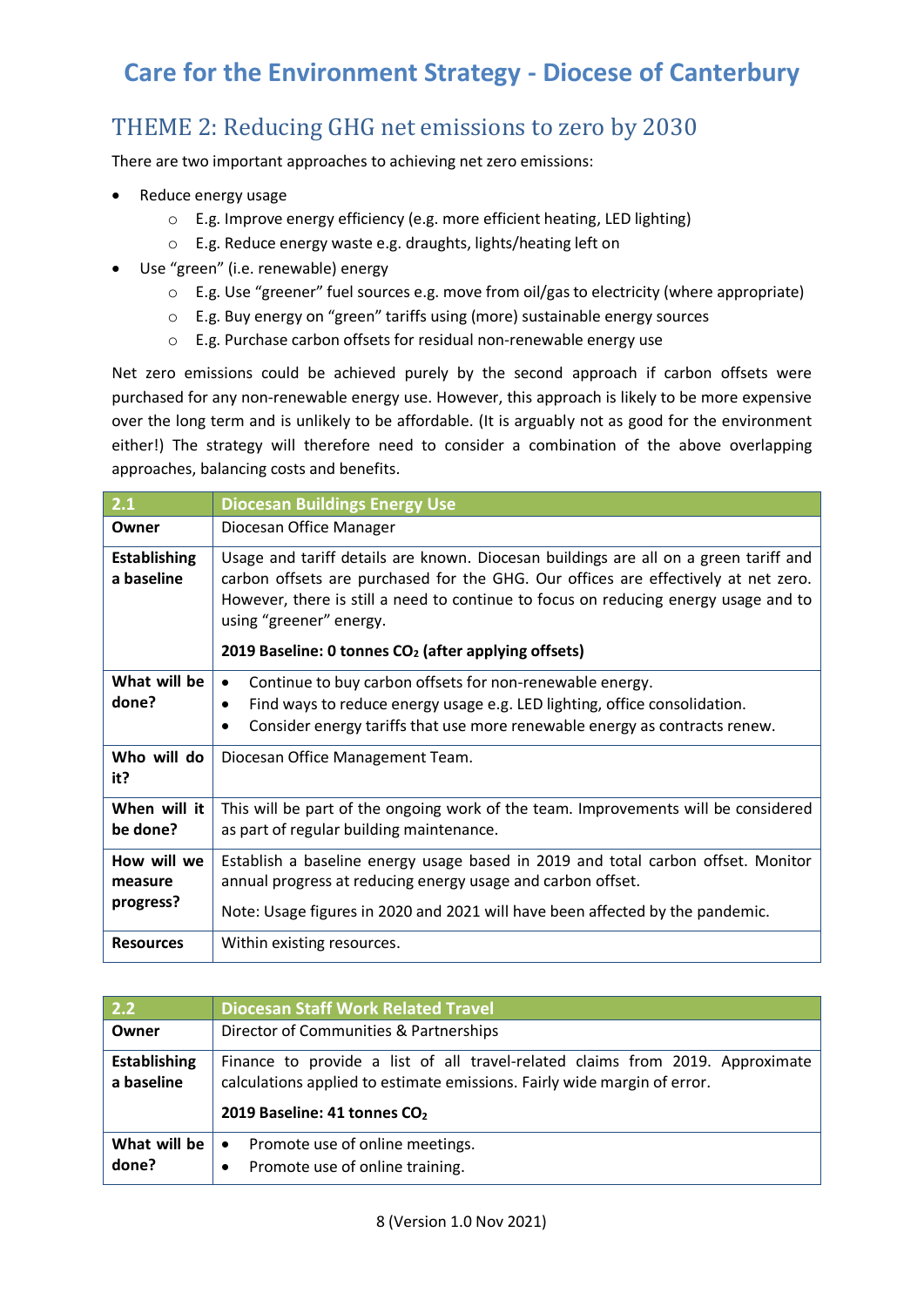|                          | Develop a sustainable travel policy.<br>Consider the financial viability of providing a bookable electric vehicle if there is<br>sufficient residual usage and/or electric vehicle salary sacrifice scheme or similar.<br>Additional, bookable parking spaces with chargers, prioritised for electric<br>vehicles. |
|--------------------------|--------------------------------------------------------------------------------------------------------------------------------------------------------------------------------------------------------------------------------------------------------------------------------------------------------------------|
| Who will do<br>it?       | Diocesan Office Management Team / Communities & Partnerships.                                                                                                                                                                                                                                                      |
| When will it<br>be done? | This will be part of the ongoing work of the team.                                                                                                                                                                                                                                                                 |
| How will we              | An annual calculation of carbon usage across all reimbursable travel.                                                                                                                                                                                                                                              |
| measure<br>progress?     | Note: Travel in 2020 and 2021 will have been significantly affected by the pandemic.                                                                                                                                                                                                                               |
| <b>Resources</b>         | Within existing resources. Some opportunities may require additional investment.                                                                                                                                                                                                                                   |

| 2.3                                 | <b>Clergy Housing Energy Use</b>                                                                                                                                                                                                                                                                                                                                                                                                                                                                                                                                                                                                                                       |  |
|-------------------------------------|------------------------------------------------------------------------------------------------------------------------------------------------------------------------------------------------------------------------------------------------------------------------------------------------------------------------------------------------------------------------------------------------------------------------------------------------------------------------------------------------------------------------------------------------------------------------------------------------------------------------------------------------------------------------|--|
| Owner                               | Director of Property                                                                                                                                                                                                                                                                                                                                                                                                                                                                                                                                                                                                                                                   |  |
| <b>Establishing</b><br>a baseline   | Determine typical energy usage based on EPC ratings and average reasonable use<br>(not actual use). Since not all properties have EPC's, it will be necessary to estimate<br>based on comparable properties.                                                                                                                                                                                                                                                                                                                                                                                                                                                           |  |
| What will be<br>done?               | $\bullet$<br>Consider getting EPCs done for properties that do not have one.<br>Review EPC recommendations and establish which ones should be implemented.<br>$\bullet$<br>This should include consideration of switching heating systems to more carbon<br>efficient solutions whilst being mindful of running costs and system longevity.<br>Build improvements into routine maintenance schedules. Identify any funding<br>$\bullet$<br>shortfall and seek grant/ other additional funding. This should include a future<br>forecast of typical energy use across the portfolio of properties.<br>Consider changing vacant properties to Eco energy providers.<br>٠ |  |
| Who will do<br>it?                  | Property Department.                                                                                                                                                                                                                                                                                                                                                                                                                                                                                                                                                                                                                                                   |  |
| When will it<br>be done?            | Establish a baseline based on 2020 EPC ratings.<br>Review EPC recommendations in 2021 onwards and cost up. Programme within<br>existing maintenance schedules where feasible. Seek grants and/or additional<br>funding to address any shortfall as required.<br>Components (e.g. boilers) will only be replaced at normal end-of-life.                                                                                                                                                                                                                                                                                                                                 |  |
| How will we<br>measure<br>progress? | Annual update of typical energy usage across the property portfolio based on EPC<br>ratings.                                                                                                                                                                                                                                                                                                                                                                                                                                                                                                                                                                           |  |
| <b>Resources</b>                    | To be determined.                                                                                                                                                                                                                                                                                                                                                                                                                                                                                                                                                                                                                                                      |  |
| <b>Notes</b>                        | The national definition is based on EPC grades and average reasonable use.<br>However, it is important to note that net zero will in practice not be achieved by this<br>alone. The diocese determines broadly the type of energy used in clergy housing<br>(e.g. main source of heating) and energy efficiency measures. The choice of energy<br>supplier, tariffs and actual usage are the responsibility of the resident clergy.                                                                                                                                                                                                                                    |  |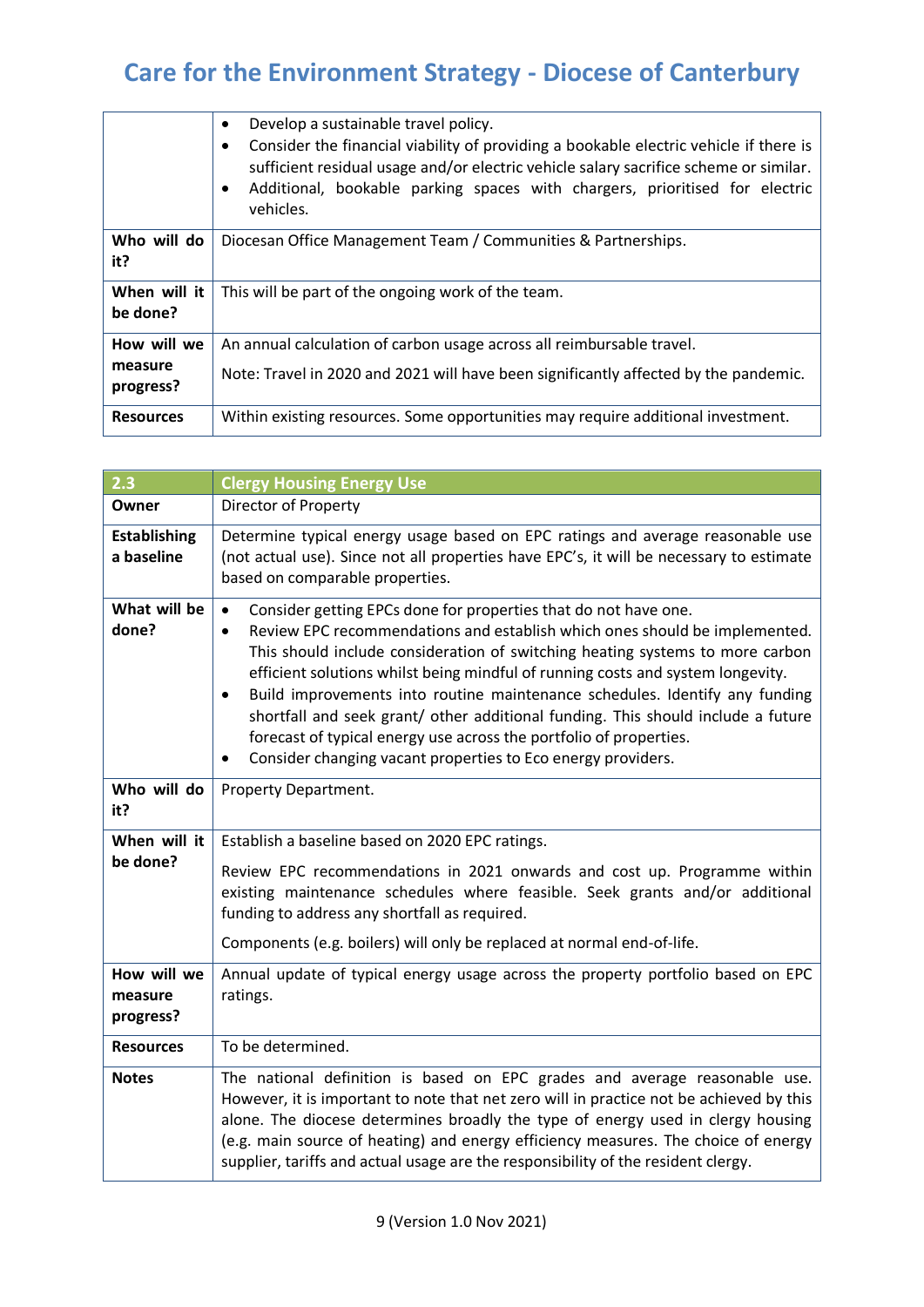| 2.4                                 | <b>Churches Energy Use</b>                                                                                                                                                                                                                                                                                                                                                                                                                                                                                                                                                                                                                                        |
|-------------------------------------|-------------------------------------------------------------------------------------------------------------------------------------------------------------------------------------------------------------------------------------------------------------------------------------------------------------------------------------------------------------------------------------------------------------------------------------------------------------------------------------------------------------------------------------------------------------------------------------------------------------------------------------------------------------------|
| Owner                               | Director of Communities & Partnerships                                                                                                                                                                                                                                                                                                                                                                                                                                                                                                                                                                                                                            |
| <b>Establishing</b><br>a baseline   | All churches were encouraged to complete the annual parish return from 2019<br>onwards. The total usage by all churches has been extrapolated from the 50% of<br>churches that did respond. There is therefore a margin of error.<br>2019 Baseline: 1672 tonnes CO <sub>2</sub>                                                                                                                                                                                                                                                                                                                                                                                   |
| What will be<br>done?               | Encourage PCCs to undertake energy audits through Parish Buying (or similar).<br>$\bullet$<br>Encourage PCCs to switch to green tariffs.<br>$\bullet$<br>Encourage PCCs to consider moving to greener energy (e.g. oil/gas to electricity)<br>$\bullet$<br>where feasible, with a particular focus on moving away from oil.<br>Encourage PCCs to consider other energy reduction measures e.g. insulation,<br>$\bullet$<br>LED lighting etc.<br>Encourage PCCs to prepare a costed plan for achieving net zero by 2030 and<br>٠<br>monitor completion by providing a suitable template and training.<br>Work with PCCs to seek additional funding where required. |
| Who will do<br>it?                  | Communities & Partnerships, Comms, Diocesan Advisory Committee, PCCs.                                                                                                                                                                                                                                                                                                                                                                                                                                                                                                                                                                                             |
| When will it<br>be done?            | Ongoing programme of communications.<br>Note: Usage figures in 2020 and 2021 will likely have been affected by the pandemic.                                                                                                                                                                                                                                                                                                                                                                                                                                                                                                                                      |
| How will we<br>measure<br>progress? | Annual estimate of total energy usage across all churches based on parish returns.                                                                                                                                                                                                                                                                                                                                                                                                                                                                                                                                                                                |
| <b>Resources</b>                    | Funding necessary improvements will be challenging and will required creative<br>assignment of maintenance budgets, grant applications, fabric funds etc.<br>A grant of £37,000 was made by Marshall's Charity in 2020 and 4 churches have                                                                                                                                                                                                                                                                                                                                                                                                                        |
|                                     | successfully bid for schemes of up to £10,000. Additional funding is being sought.                                                                                                                                                                                                                                                                                                                                                                                                                                                                                                                                                                                |

| 2.5                                 | <b>Churches work related reimbursable travel</b>                                                                                                                                                                    |
|-------------------------------------|---------------------------------------------------------------------------------------------------------------------------------------------------------------------------------------------------------------------|
| Owner                               | Director of Communities & Partnerships                                                                                                                                                                              |
| <b>Establishing</b><br>a baseline   | It is not proposed to establish a Diocesan measure. Collating the information would<br>be highly resource intensive.                                                                                                |
| What will be<br>done?               | Encourage PCCs to review staff reimbursable travel and seek ways to reduce the<br>٠<br>carbon impact. Provide guidance and training as appropriate.<br>Develop a sustainable travel policy for clergy.<br>$\bullet$ |
| Who will do<br>it?                  | Communities & Partnerships, Communications, PCCs.                                                                                                                                                                   |
| When will it<br>be done?            | Ongoing programme of communications.                                                                                                                                                                                |
| How will we<br>measure<br>progress? | Not applicable.                                                                                                                                                                                                     |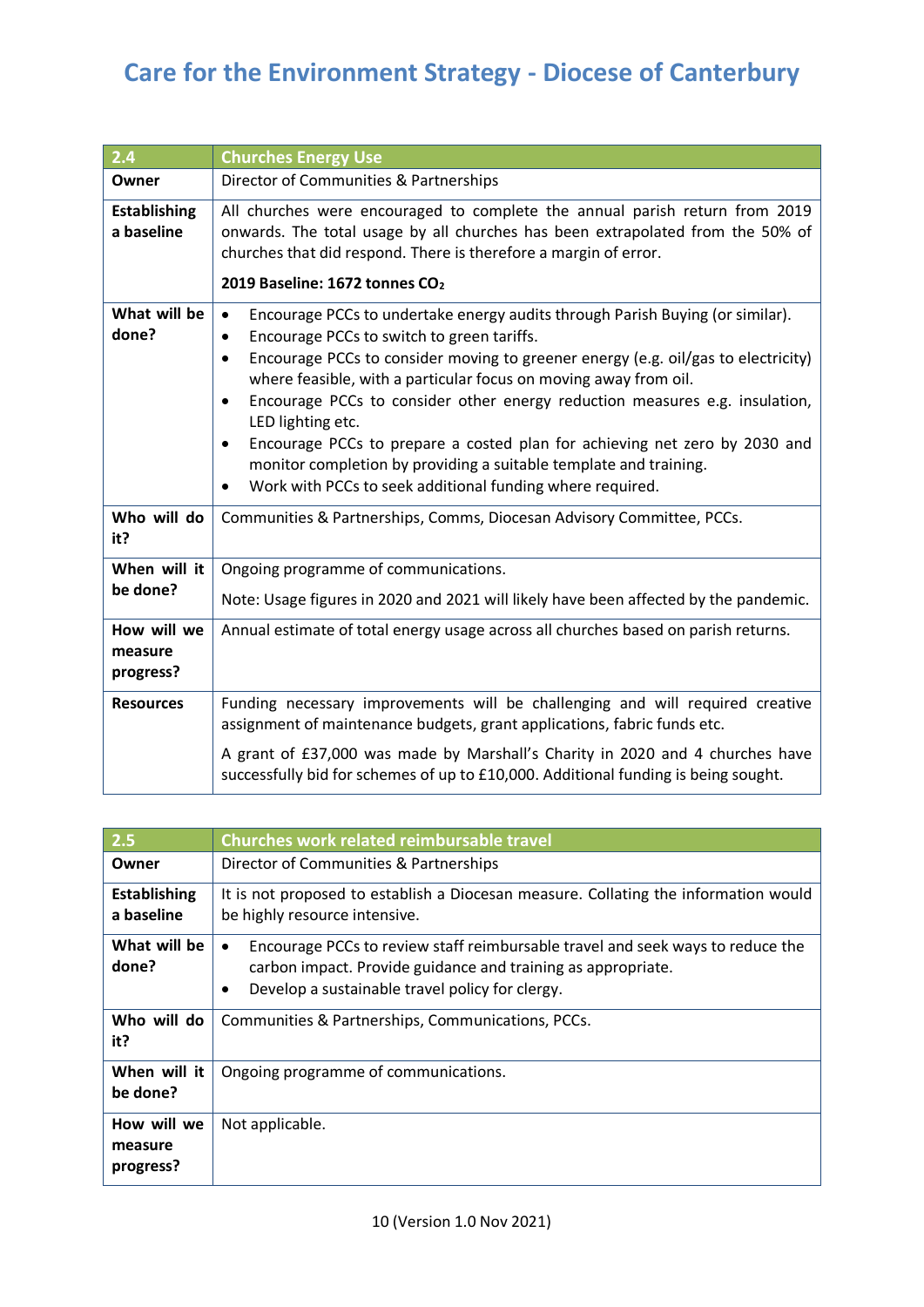| <b>Resources</b> | Within existing resources.                                                         |
|------------------|------------------------------------------------------------------------------------|
| <b>Notes</b>     | Review in 2023 to consider the feasibility of developing a Diocesan total measure. |

| 2.6                               | <b>Schools energy use and decarbonisation</b>                                                                                                                                                                                                                                                                                                                                                                                                                                                                                                                                                                                                                                                                                                                                                                                                                                                                                                                                                                                                                                                                                                   |  |
|-----------------------------------|-------------------------------------------------------------------------------------------------------------------------------------------------------------------------------------------------------------------------------------------------------------------------------------------------------------------------------------------------------------------------------------------------------------------------------------------------------------------------------------------------------------------------------------------------------------------------------------------------------------------------------------------------------------------------------------------------------------------------------------------------------------------------------------------------------------------------------------------------------------------------------------------------------------------------------------------------------------------------------------------------------------------------------------------------------------------------------------------------------------------------------------------------|--|
| Owner                             | Director of Education                                                                                                                                                                                                                                                                                                                                                                                                                                                                                                                                                                                                                                                                                                                                                                                                                                                                                                                                                                                                                                                                                                                           |  |
| <b>Establishing</b><br>a baseline | The average DEC rating for school buildings is category D, with only two schools at<br>category A and 40 schools operating between categories E-G. This information has<br>been carefully collated and analysed and will inform the Estate Strategy and Vision<br>for the DBE and inform prioritisation of funding.                                                                                                                                                                                                                                                                                                                                                                                                                                                                                                                                                                                                                                                                                                                                                                                                                             |  |
| What will be                      | <b>INFLUENCE</b>                                                                                                                                                                                                                                                                                                                                                                                                                                                                                                                                                                                                                                                                                                                                                                                                                                                                                                                                                                                                                                                                                                                                |  |
| done?                             | Encourage Governing Bodies (GBs) to switch to green tariffs and consider moving<br>$\bullet$<br>away from oil/gas - where possible, schools should be working towards 100%<br>renewable electricity<br>Encourage GBs to prepare a costed plan for achieving net zero based on the<br>Display Energy Certificate Recommendations Report. Consider providing them<br>with a template and suitable training.<br>Encourage GBs to consider other energy reduction measures e.g. insulation, LED<br>lighting etc.<br>DBE to organise training (Let's Go Zero), uniting schools towards Net Zero carbon<br>target<br>Representatives of the DBE on Academy Trust Boards will provide challenge<br>regarding the environment agenda.<br><b>DATA</b><br>DBE to promote use of the Energy Footprint Tool in schools<br>DBE reviews DECs on a biennial basis<br>Data will inform prioritisation of funding where DBE is in receipt of the Schools<br>٠<br>Capital Allocation grant from the Department for Education (Voluntary Aided<br>Schools only)<br><b>DECARBONISE</b><br>Working with the Local Authority, the DBE supports GBs in accessing grant |  |
|                                   | funding for energy-saving technologies, using this in conjunction with other<br>capital funding streams such as DFC and SCA funding in a single project                                                                                                                                                                                                                                                                                                                                                                                                                                                                                                                                                                                                                                                                                                                                                                                                                                                                                                                                                                                         |  |
| Who will do<br>it?                | Children, Schools & Young People team.<br>Ex officio foundation governors will be urged to play a key role as environmental<br>champions in both the school and church communities and there will be<br>additional training provided to support this function to drive change.                                                                                                                                                                                                                                                                                                                                                                                                                                                                                                                                                                                                                                                                                                                                                                                                                                                                  |  |
|                                   | Governors will have a responsibility for reporting to the DBE and ensuring that<br>schools are setting key targets including engaging in award schemes and<br>encouraging the school's curriculum on environmental matters.                                                                                                                                                                                                                                                                                                                                                                                                                                                                                                                                                                                                                                                                                                                                                                                                                                                                                                                     |  |
| When will it                      | A baseline average rating has been established: Category D.                                                                                                                                                                                                                                                                                                                                                                                                                                                                                                                                                                                                                                                                                                                                                                                                                                                                                                                                                                                                                                                                                     |  |
| be done?                          | Ongoing programme of communications. Policy implementation, reviewed annually.                                                                                                                                                                                                                                                                                                                                                                                                                                                                                                                                                                                                                                                                                                                                                                                                                                                                                                                                                                                                                                                                  |  |
| How will we                       | Annual estimate of energy use across all schools.                                                                                                                                                                                                                                                                                                                                                                                                                                                                                                                                                                                                                                                                                                                                                                                                                                                                                                                                                                                                                                                                                               |  |
| measure                           | Note: It is understood that the national team are working on an annual return for                                                                                                                                                                                                                                                                                                                                                                                                                                                                                                                                                                                                                                                                                                                                                                                                                                                                                                                                                                                                                                                               |  |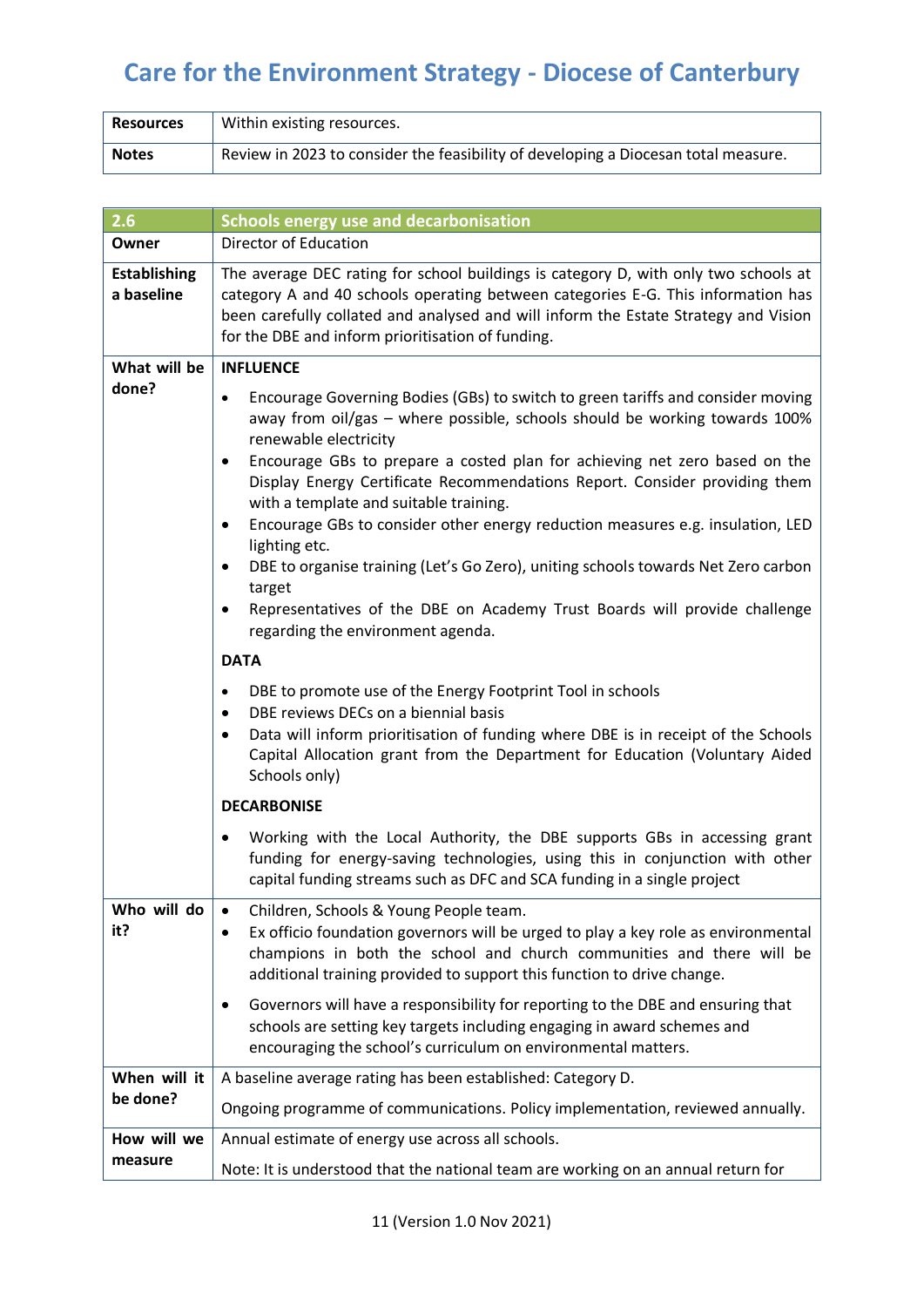| progress? | schools similar to parishes.                                                        |
|-----------|-------------------------------------------------------------------------------------|
| Resources | Within existing resources, maintenance and capital budgets, grant applications etc. |

| 2.7                                 | Schools staff work related reimbursable travel and trips                                                                        |
|-------------------------------------|---------------------------------------------------------------------------------------------------------------------------------|
| Owner                               | Director of Education                                                                                                           |
| <b>Establishing</b><br>a baseline   | It is not proposed to establish a Diocesan measure. Collating the information would<br>be highly resource intensive.            |
| What will be<br>done?               | Encourage Schools to review staff reimbursable travel and travel for school trips and<br>seek ways to reduce the carbon impact. |
| Who will do<br>it?                  | Children & Young People team, School Governing Bodies.                                                                          |
| When will it<br>be done?            | Ongoing programme of communications.                                                                                            |
| How will we<br>measure<br>progress? | Not applicable.                                                                                                                 |
| <b>Resources</b>                    | Within existing resources.                                                                                                      |
| <b>Notes</b>                        | Review in 2023 to consider the feasibility of developing a Diocesan total measure.                                              |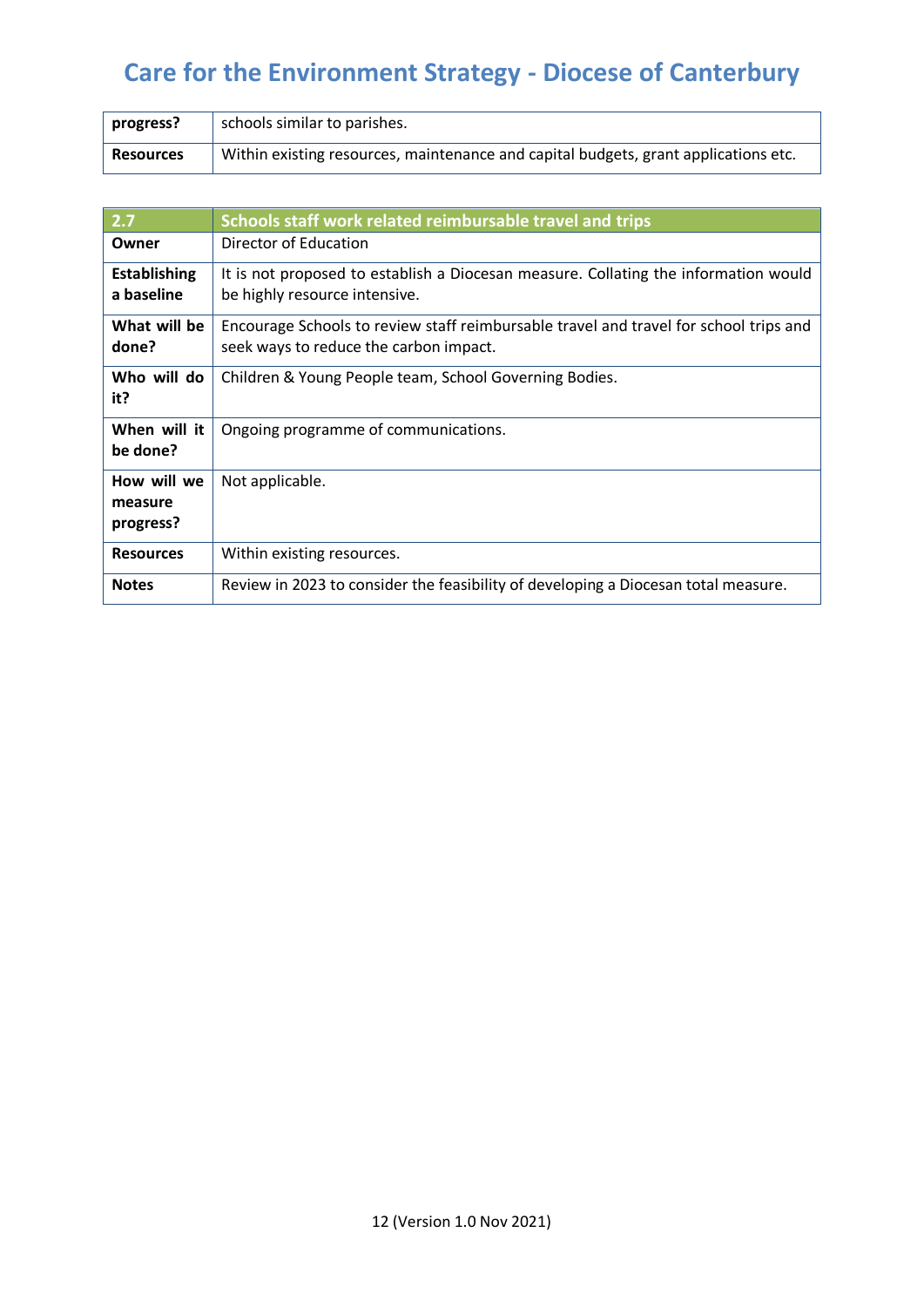## Monitoring

A detailed Action Plan will be used to monitor progress against each of the themes and sub-themes. An annual report on progress will be made to the autumn Diocesan Synod.

## Communication

The Communication Plan is a vital part of what has already been achieved to date. This will continue to be evolved to support the Action Plan and achievement of the objectives of this strategy.

## Resources (Diocesan)

#### Staffing

- Diocesan Environmental Officer 0.5 FTE (To be considered. From ring-fenced strategic funding, not Parish Share.)
- Administrative Support
- Communications Support
- Other teams
	- o An assessment of the level of work will need to be undertaken with individual teams to estimate the level of resource that is required and whether this can be prioritised within existing capacity and budget or whether additional capacity and/or budget will be required.

### Financial

Funding will be prioritised to CO2 reduction within existing clergy housing and education budgets wherever possible. Applications will be made to external grant funding to further accelerate this where available. Individual parishes and Governing Bodies will need to develop their own plans and funding strategies.

### Governance

| <b>Governance Role</b>                 | <b>Responsibility</b>                                |
|----------------------------------------|------------------------------------------------------|
| Diocesan Synod                         | Own the strategy and monitor progress through annual |
|                                        | reports.                                             |
| Archbishop's Council (ABC)             | Monitor the delivery of the strategy on behalf of    |
|                                        | Diocesan Synod.                                      |
| Environmental Working Group (EWG)      | Oversee the delivery of the Care for the Environment |
|                                        | Strategy                                             |
| Care for the Environment Project Board | Manage all aspects of the delivery projects.         |

## Roles & Responsibilities

| <b>Role</b>              | <b>Who</b>                                               |
|--------------------------|----------------------------------------------------------|
| Senior Responsible Owner | Director of Communities & Partnerships (Jonathan Arnold) |
| <b>Programme Manager</b> | Diocesan Environmental Officer (Teresa Redfern)          |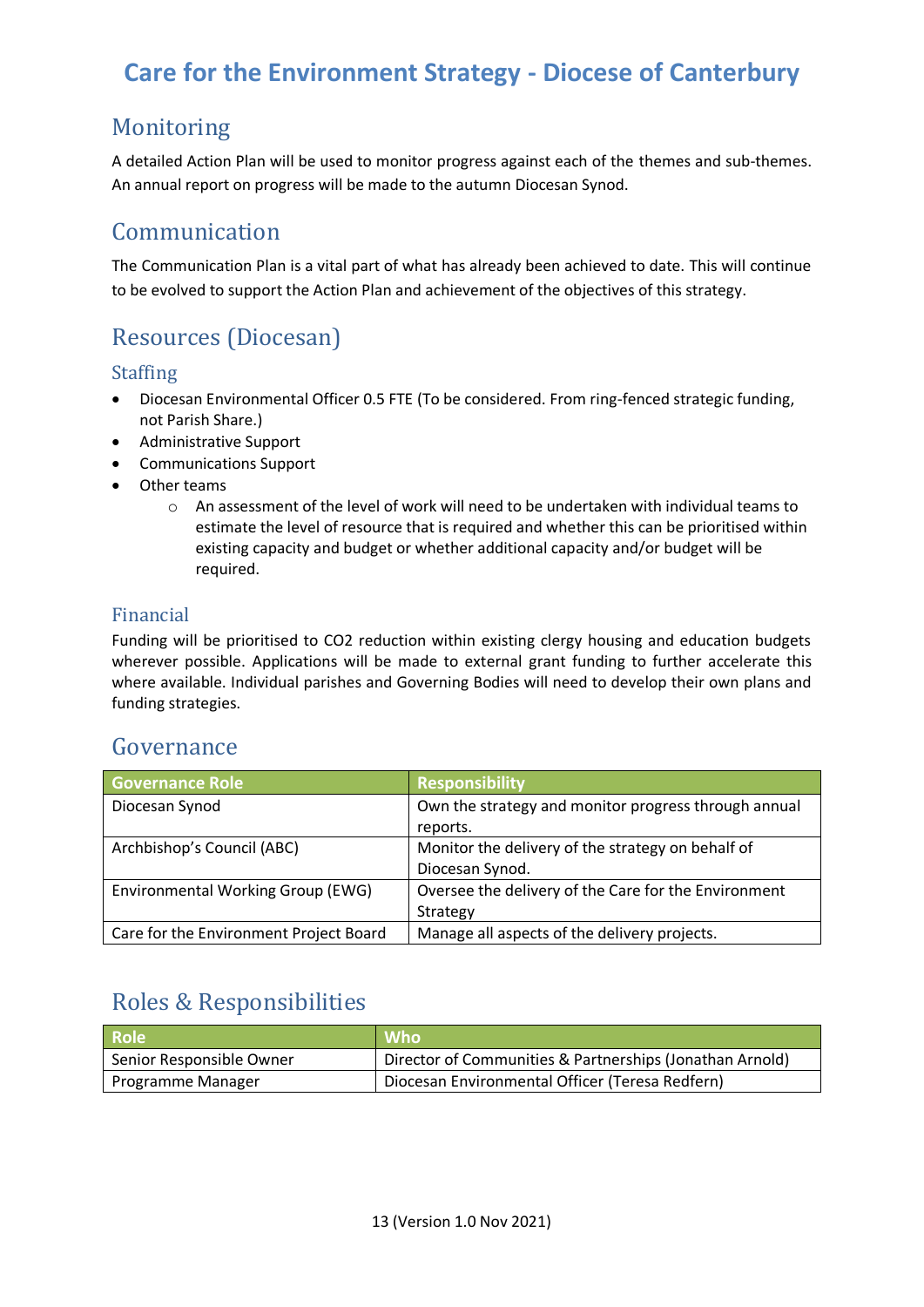# Appendix 1 : National definition of the scope of net zero carbon for the Church of England

The table below summarises whether all the main activities of the Church of England are in-scope of the 'net zero carbon by 2030' target set by General Synod in February 2020 or not. Those items in green are inscope by 2030. Those in amber are in-scope but not until after 2030. Those in red are out of scope.

This definition will next be reviewed in 2022, by the national Environmental Working Group.

| In scope?                                                                                                                                                                                                                                                                                                                                                        | <b>Buildings / activities</b>                                                                                                                                                                                                                                                                                                                                                                                                                                                                                                                                                                                                                                                                                                                                                                                                                                                                                                                                                                                                                                                                                                                                                                                                                                                                                                                                                                                                                                                                                                                                                                            |
|------------------------------------------------------------------------------------------------------------------------------------------------------------------------------------------------------------------------------------------------------------------------------------------------------------------------------------------------------------------|----------------------------------------------------------------------------------------------------------------------------------------------------------------------------------------------------------------------------------------------------------------------------------------------------------------------------------------------------------------------------------------------------------------------------------------------------------------------------------------------------------------------------------------------------------------------------------------------------------------------------------------------------------------------------------------------------------------------------------------------------------------------------------------------------------------------------------------------------------------------------------------------------------------------------------------------------------------------------------------------------------------------------------------------------------------------------------------------------------------------------------------------------------------------------------------------------------------------------------------------------------------------------------------------------------------------------------------------------------------------------------------------------------------------------------------------------------------------------------------------------------------------------------------------------------------------------------------------------------|
| $\checkmark$<br><b>2030 NET</b><br><b>ZERO</b><br>These are in<br>scope of our<br>"net zero by                                                                                                                                                                                                                                                                   | 1.<br>The energy use of our buildings;                                                                                                                                                                                                                                                                                                                                                                                                                                                                                                                                                                                                                                                                                                                                                                                                                                                                                                                                                                                                                                                                                                                                                                                                                                                                                                                                                                                                                                                                                                                                                                   |
|                                                                                                                                                                                                                                                                                                                                                                  | Gas, oil, or other fuel use                                                                                                                                                                                                                                                                                                                                                                                                                                                                                                                                                                                                                                                                                                                                                                                                                                                                                                                                                                                                                                                                                                                                                                                                                                                                                                                                                                                                                                                                                                                                                                              |
|                                                                                                                                                                                                                                                                                                                                                                  | Electricity purchased (no matter the source it is purchased from - renewable<br>$\bullet$<br>electricity purchased is accounted for later)<br>For the following buildings;<br>$\bullet$                                                                                                                                                                                                                                                                                                                                                                                                                                                                                                                                                                                                                                                                                                                                                                                                                                                                                                                                                                                                                                                                                                                                                                                                                                                                                                                                                                                                                  |
| 2030" target.<br>We will aim to<br>measure and<br>report these as<br>soon as<br>possible, as a<br>first step<br>towards<br>making real<br>and sustained<br>reductions<br>The national<br><b>EWG will</b><br>review, and<br>potentially<br>expand this<br>scope, every<br>three years,<br>from 2022<br>onwards, in<br>line with<br>reporting to<br>General Synod. | Churches, including church halls and ancillary buildings. (This includes non-<br>parochial churches, BMOs and others if they have their own utility supplies.)<br>Cathedrals (all buildings within the green line forming part of the precinct)<br>Schools where the DBE has a significant degree of influence (generally<br>$\bullet$<br>Voluntary Aided & Diocesan Academy Trusts) including halls/other buildings<br>Clergy housing, bishop's housing, and other staff accommodation wholly<br>owned by the Church (based on EPC grades and average reasonable use, not<br>actual usage)<br>Church bodies' offices including Church House Westminster, diocesan<br>$\bullet$<br>offices, and bishops' offices<br>Peculiars, only if they come under faculty jurisdiction<br>$\bullet$<br>Other diocesan property, including common parts of tenanted properties<br>Theological Education Institutions which are part of the Church of England<br>For all the above, tenants' energy use and mobile phone masts should be<br>$\bullet$<br>excluded if possible, e.g. if on their own sub-meters. Floodlights managed<br>and paid for by the local council should also be excluded if possible.<br>Including the "well to tank" and "transmission and distribution" factors involved<br>in getting energy to the building.<br>Note: Electricity used to charge EV vehicles will be included within the above.<br>All work-related travel (eg the petrol / diesel used by archdeacons on visitations, CBC<br>2.<br>/ DAC members on visits to discuss projects, reimbursable clergy and ordinand travel, |
|                                                                                                                                                                                                                                                                                                                                                                  | reimbursable staff and volunteer travel, reimbursable train journeys, staff and clergy<br>making reimbursable flights for work or ministry, coaches hired for school trips etc).<br>In standard Greenhouse Gas reporting definitions, these are our "Scope 1" and "Scope 2"                                                                                                                                                                                                                                                                                                                                                                                                                                                                                                                                                                                                                                                                                                                                                                                                                                                                                                                                                                                                                                                                                                                                                                                                                                                                                                                              |
|                                                                                                                                                                                                                                                                                                                                                                  | emissions and some small elements of Scope 3 which are operationally simpler to include.                                                                                                                                                                                                                                                                                                                                                                                                                                                                                                                                                                                                                                                                                                                                                                                                                                                                                                                                                                                                                                                                                                                                                                                                                                                                                                                                                                                                                                                                                                                 |
|                                                                                                                                                                                                                                                                                                                                                                  | From this, and on the understanding that real reductions in energy use have been<br>3.<br>made, the following can be removed:                                                                                                                                                                                                                                                                                                                                                                                                                                                                                                                                                                                                                                                                                                                                                                                                                                                                                                                                                                                                                                                                                                                                                                                                                                                                                                                                                                                                                                                                            |
|                                                                                                                                                                                                                                                                                                                                                                  | Excess energy generated on site (e.g. from solar PV) and exported to the grid                                                                                                                                                                                                                                                                                                                                                                                                                                                                                                                                                                                                                                                                                                                                                                                                                                                                                                                                                                                                                                                                                                                                                                                                                                                                                                                                                                                                                                                                                                                            |
|                                                                                                                                                                                                                                                                                                                                                                  | 100% renewable electricity purchased either from the Green Energy Basket<br>$\bullet$<br>or agreed companies, reviewed annually, having regard to the criteria used<br>by the Big Church Switch                                                                                                                                                                                                                                                                                                                                                                                                                                                                                                                                                                                                                                                                                                                                                                                                                                                                                                                                                                                                                                                                                                                                                                                                                                                                                                                                                                                                          |
|                                                                                                                                                                                                                                                                                                                                                                  | Green gas [certification approach still t.b.d.]<br>$\bullet$                                                                                                                                                                                                                                                                                                                                                                                                                                                                                                                                                                                                                                                                                                                                                                                                                                                                                                                                                                                                                                                                                                                                                                                                                                                                                                                                                                                                                                                                                                                                             |
|                                                                                                                                                                                                                                                                                                                                                                  | Other reliable offsetting schemes, meeting national criteria to be developed.                                                                                                                                                                                                                                                                                                                                                                                                                                                                                                                                                                                                                                                                                                                                                                                                                                                                                                                                                                                                                                                                                                                                                                                                                                                                                                                                                                                                                                                                                                                            |